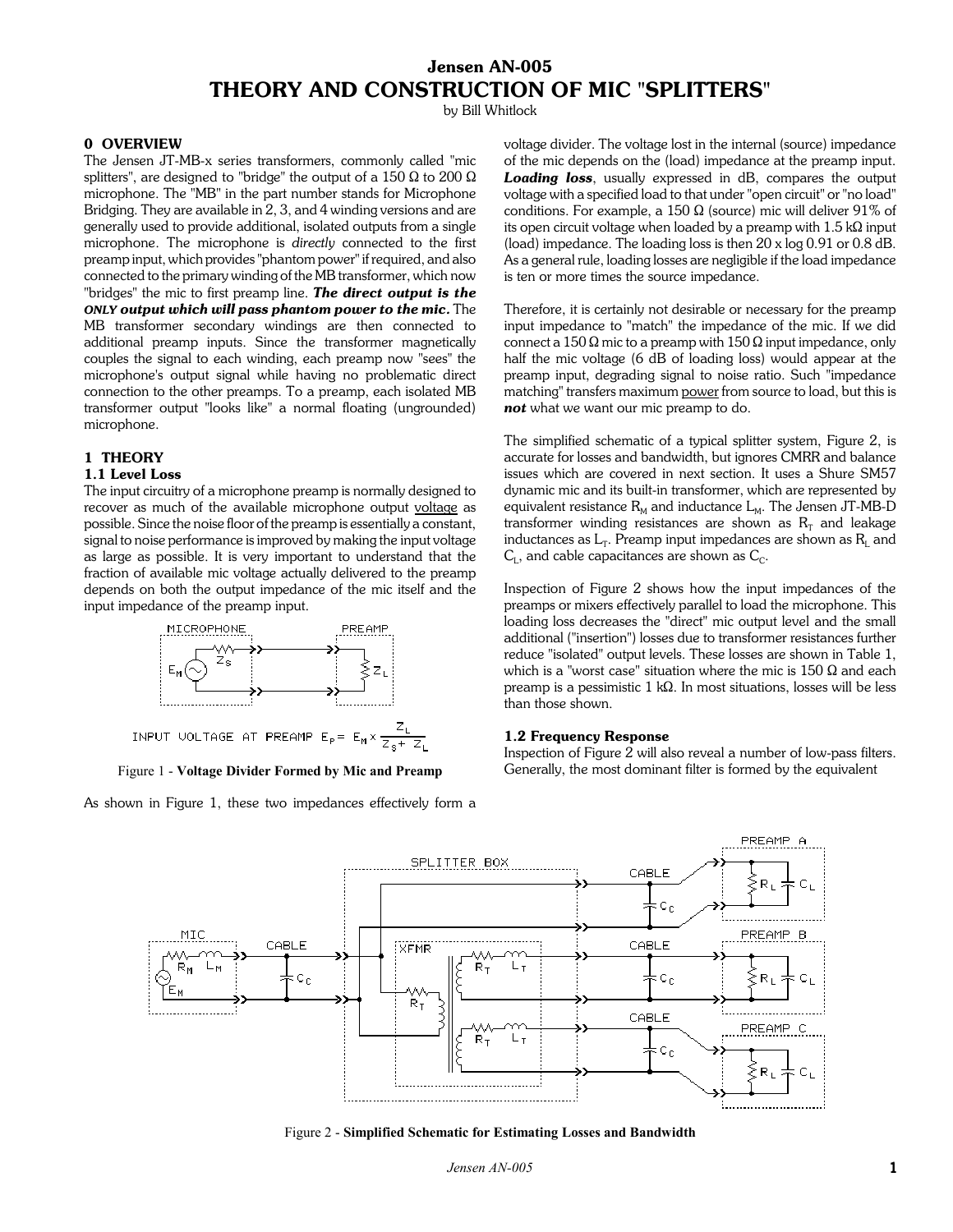Table 1 **Splitter Losses (dB) vs Loading**

| Loaded Outputs        | Direct | Sec 1 | Sec 2 | Sec 3 |
|-----------------------|--------|-------|-------|-------|
| MBC direct only       |        | X     |       |       |
| MBC direct $+1$ sec   | 1.0    | 1.8   |       |       |
| MBD direct only       | 0      | X     | X     |       |
| MBD direct $+1$ sec   | 1.0    | 1.8   | X     |       |
| $MBD$ direct $+2$ sec | 1.8    | 3.0   | 3.0   |       |
| MBE direct only       | 0      | X     | X     | X     |
| MBE direct $+1$ sec   | 1.0    | 1.5   | X     | X     |
| MBE direct $+2$ sec   | 1.7    | 3.4   | 3.4   | X     |
| MBE direct $+3$ sec   | 2.3    | 4.5   | 4.5   | 4.5   |

resistance  $R_M$  and inductance  $L_M$  of the mic and its total effective capacitive load. Since the splitter transformer effectively parallels all the cable capacitances and preamp input capacitances, the mic "sees" the sum total of all this capacitance. In most situations, cable capacitance will place an upper limit on total cable length. Most common mic cable has a capacitance of about 25 pF per foot (between the two shielded conductors). So-called "star quad" mic cable, although it has amazing freedom from magnetic pickup problems, has about twice the capacitance per foot of standard cable. This fact must be seriously considered in large systems.

Anyone familiar with low-pass filters knows that the shape of the rolloff curve is strongly affected by "damping". The energy absorbing resistive components in any filter control its "Q" or the steepness of it characteristics, especially at or near its "cutoff" frequency, where response is  $-3$  dB. In most systems, the input resistance of the mic preamps is the dominant system damping. Figure 3 shows the effect of preamp input resistance (and capacitance) on frequency response of a Shure SM57 with 100 feet of common cable. The upper curves,  $10 \text{ k}\Omega$  and 3 k $\Omega$ , are typical of transformer-less mic preamps while the lower curve, 1.5 k $\Omega$ , is typical of a transformer input mic preamp. Note the ultra-sonic peaks in response caused by insufficient damping.



Frequency response is most strongly influenced by the total cable length (capacitance). Figure 4 shows the response of an SM57 mic and a 150  $\Omega$  resistive source, both with cable lengths of 100 and 1000 feet. Of course, the peaks (some might call it desirable "sizzle")

would be damped or "flattened" with a lower impedance preamp input. To maintain good response to 15 or 20 kHz, it's generally a good idea to keep the *total* cable length, which includes all the direct and isolated output cables, to under 500 to 1000 feet of standard cable or 250 to 500 feet of "star quad" cable. Generally, this limit can be extended if the mic is a condenser type with a lower, and primarily resistive, output impedance.



**1.3 Common-Mode Rejection**Figure 5 shows the more complex equivalent circuit which takes into account the impedances, mostly capacitances, which must be balanced to achieve good CMR (Common-Mode Rejection) of ground noise.

A microphone is a rather unusual signal source. Unlike most line level sources, it electrically "floats" since it has no ground connection of its own. The mic and cable are grounded at only one point  $-$  at the preamp via the cable shield conductor. The two signal lines have small capacitances to this ground, making its common-mode source impedances quite high, especially at low frequencies. As I have stressed in previous papers, it is these *common-mode* impedances which must be balanced to reject common-mode voltages such as ground noise hum and buzz [1].

In 1974, Jensen introduced the individually Faraday shielded "MB" series splitter transformer designs to solve the tough ground noise problems in mobile recording and touring concert sound systems. Faraday shields are layers of thin copper foil placed between transformer windings to prevent capacitive coupling of ground noise voltages. In conventional designs, one Faraday shield is placed between two windings. But if this single shield is connected to the ground reference for the signal on one winding, the other winding (which has a different ground reference) can capacitively pickup the ground noise. Designs using an individual "shield per winding" solve this problem, leaving ground noise voltages to exist only harmlessly between the shields.

When a splitter transformer primary "bridges" the "direct" line from mic to preamp 1, small capacitances (30 pF to 150 pF, depending on model) are added from each signal line to cable shield ground. In the Jensen "MB" series, these capacitances are so well matched that they have insignificant effect on system CMR. The tight match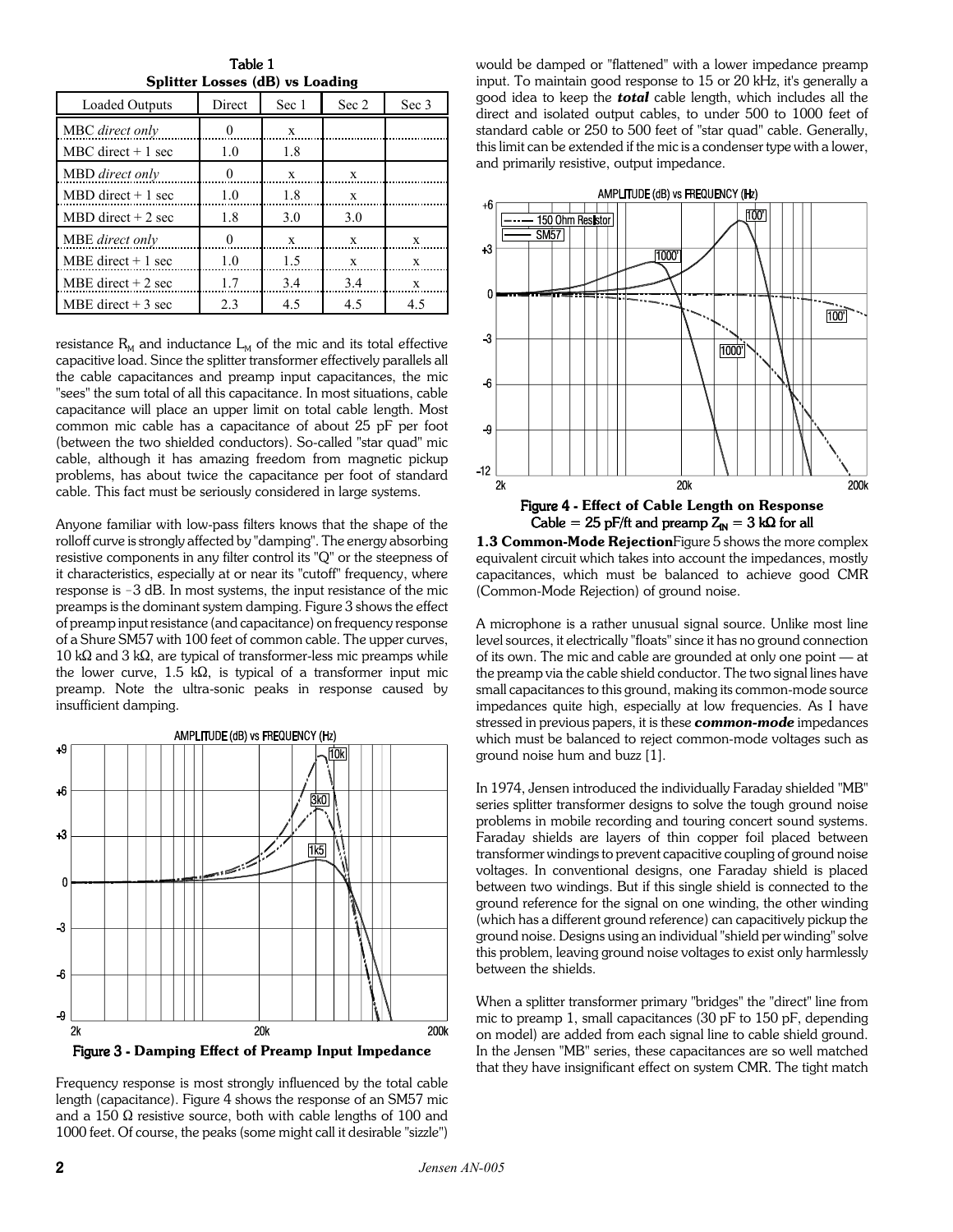

Figure 5 - **Simplified Schematic for Common-Mode Rejection Purposes**

is achieved by careful design and unit-to-unit consistency maintained through automated winding and testing.

Likewise, each splitter secondary has small matched capacitances (40 pF to 200 pF, depending on model) to the output cable shield ground. Because the capacitances are comparable to those of most mics, each "isolated" output "looks" just like a mic to its preamp, and its CMR is not degraded by capacitive imbalances.

It should be noted here that mic cable itself can cause capacitive imbalances. Although I have never seen a manufacturer specify this, I have measured 4% capacitance imbalances in popular commercial cable. Such an imbalance can significantly degrade system CMR, especially when used with "transformerless" mic preamps whose CMR is much more sensitive to source impedance imbalances than transformer input designs. The CMR is degraded most at high frequencies and the result is usually heard as a "buzz" with most of its energy above a few kilohertz.

#### **1.4 RFI and EMI Issues**

Audio cables, including mic cables, can act as effective antennas for RF energy. In strong fields, such as those near broadcast sites or nearby portable transmitters, high RF voltages can appear at the ends of audio cables. Although these voltages are essentially equal in all conductors or "common-mode", the aforementioned capacitive imbalances will convert a portion to a differential RF "signal". Preamps vary widely in their tolerance of RF signals. Many transformerless designs can become radio receivers at rather modest RF levels, but all will eventually complain if fed enough RF.

In a high performance splitter system designed to avoid "ground loop" problems, cable shields "float" at one end. The down side is that this also makes each cable an effective whip antenna. If the cable length and ambient RF frequencies are just right (Murphy will attend to this), the whip becomes tuned, producing very high RF voltages at its floating or ungrounded end. However, this voltage can be drastically reduced by "terminating" the floating end at RF frequencies. A series network consisting of a  $0.01 \mu$ F (10 nF) ceramic capacitor and 51  $\Omega$  resistor terminates the line at frequencies above about 300 kHz but looks "open" at audio frequencies, avoiding a "ground loop" [2].

Since a multi-channel splitter box brings many cables to one physical location, it presents an opportunity to further reduce antenna effects by connecting all shields together, via the above network, at RF frequencies. This tends to "average" the pickup of the multiple cables and behave as a local mesh network or "ground plane". The RF equivalent of such a splitter system is shown in Figure 6. Large conductive objects, including steel reinforced concrete slab floors and equipment racks, also tend to behave as local ground planes with reduced RF energy near them. For this reason, cabling should be routed in or very near such areas.

Hum can also enter the signal path magnetically. Basic physics tells us that any conductor (wire) exposed to a varying (AC) magnetic field will have an AC voltage "induced" in it. A balanced system has two signal conductors and, if the magnetically induced voltages are not exactly equal in the two conductors, the difference voltage will appear as a signal  $-$  hum.

Since the strength of magnetic fields falls rapidly with distance from the source, the two signal conductors must have exactly the same distance to the magnetic source to avoid hum pickup. Tight *twisting* of balanced signal conductors helps to make the average distance of each conductor to any outside magnetic field source the same. "Star quad" improves on this by effectively averaging the magnetic pickup of four twisted conductors. Bear in mind that a mated pair of XLR connectors leaves almost 2 inches of signal conductors *un*twisted and very vulnerable to magnetic hum pickup. It would certainly be a bad idea to lay such a pair of mated connectors on top of a power amplifier and the typically strong magnetic field from its power transformer.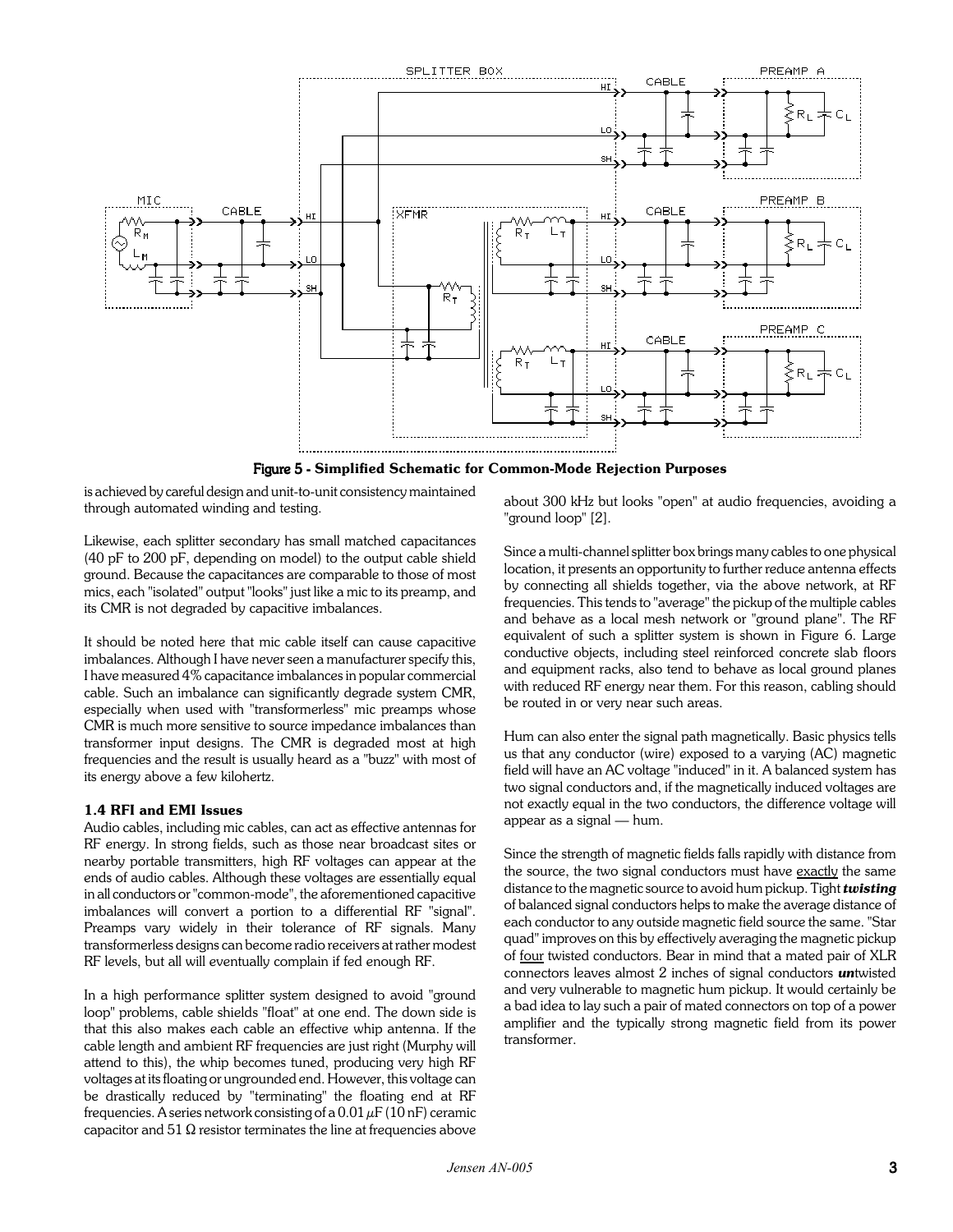

Figure 6 - **Simplified System to show RF "Antenna" Effects**

# **2 CONSTRUCTION**

### **2.1 The Schematic Diagram**

Figure 7 is a complete schematic of a 3 channel, 3-way mic splitter. It's important to understand that the ground symbols used in schematics are not pictorial representations of actual wire paths, but merely a *convenience* to simplify the drawing. All similar symbols are understood to be somehow connected to each other via wires or circuit board traces, or via the chassis in the case of the chassis ground symbol.

# **2.2 Basic Construction Decisions**

Basic specifications like number of channels, number of splits per channel, type of connectors, and mounting configuration will largely define any given splitter box design. Although most splitters designed by large, experienced sound companies share a number of features, there is no real standardized design [3].

The next decision might be whether to use conventional "point-topoint" internal wiring or a printed circuit board. Both the JT-MB-C and JT-MB-D are available from Jensen in PC mounting versions. If you opt for point-to-point construction, you may want to use solder lug type terminal strips. The Cinch "50 series", having from 1 to 8 insulated terminals on 0.375" centers, is still available through Newark and other electronics distributors. These were very widely used in electronics prior to the advent of PC boards.

#### **2.3 Wiring, Grounding, and Options**

The "typical application" schematic on the "MB" series data sheets shows a single channel as it would be constructed in its own individual chassis. If you intend to build more than one channel in a chassis, follow these guidelines:

1. Mount the "input" and "direct output" connectors close to each other so their pins 1 can be connected with a short length of heavy gauge solid tinned copper wire. This bare jumper becomes a tie point for the primary shield (GRY for MB-C and MB-D, WHI/ORG for MB-E) and the 51  $\Omega$  + 10 nF RF network.

- 2. If the chassis will not be intentionally grounded by rack mounting or otherwise, connect the tie point mentioned above directly to the chassis and omit the RF network, but only at channel 1. This allows the chassis to be grounded through the shield of direct output 1. This scheme assumes that, regardless of the actual number of channels used, channel 1 would always be connected to a grounded mixer or preamp input.
- 3. Do not wire mating (cable end) connectors to connect the metal shell to pin 1. If plugged into the splitter, connectors so wired will connect pin  $1$  to the chassis  $-$  defeating the float of the "input" to "direct out" shield grounds. The only way to deal with connectors wired this way is to insulate the chassis mounted XLR shells from the chassis.
- 4. Keep the leads on the RF network 51  $\Omega$  resistor and 10 nF capacitor as short as possible. It is desirable for this network to have a flat impedance up to several hundred MHz. To do this, the parasitic inductance of the leads must be minimized by keeping them very short and grounding the capacitor to a solder lug at the connector.
- 5. Mount the transformers securely, especially if the splitter will be used "on the road". Do not rely on the mounting bracket alone to support the MB-C or MB-D in "road" applications. The WHI wire of the transformer is internally connected to its case. If the transformer mounting insulates it from the chassis, connect the WHI wire to the chassis. If the mounting connects it to the chassis, the WHI wire may be clipped off.
- 6. Tightly twist (3 to 5 twists per inch) the wire pairs for each transformer winding. For example, twist BRN and RED together, twist ORG and YEL together, and twist GRN and BLU together. Note that a twisted pair should be just that  $-$  do not include shield or case leads with the signal pairs. Do not twist all the transformer leads together in one bundle — this is guaranteed to degrade CMR.
- 7. Each isolated output should have its signal wires tightly twisted